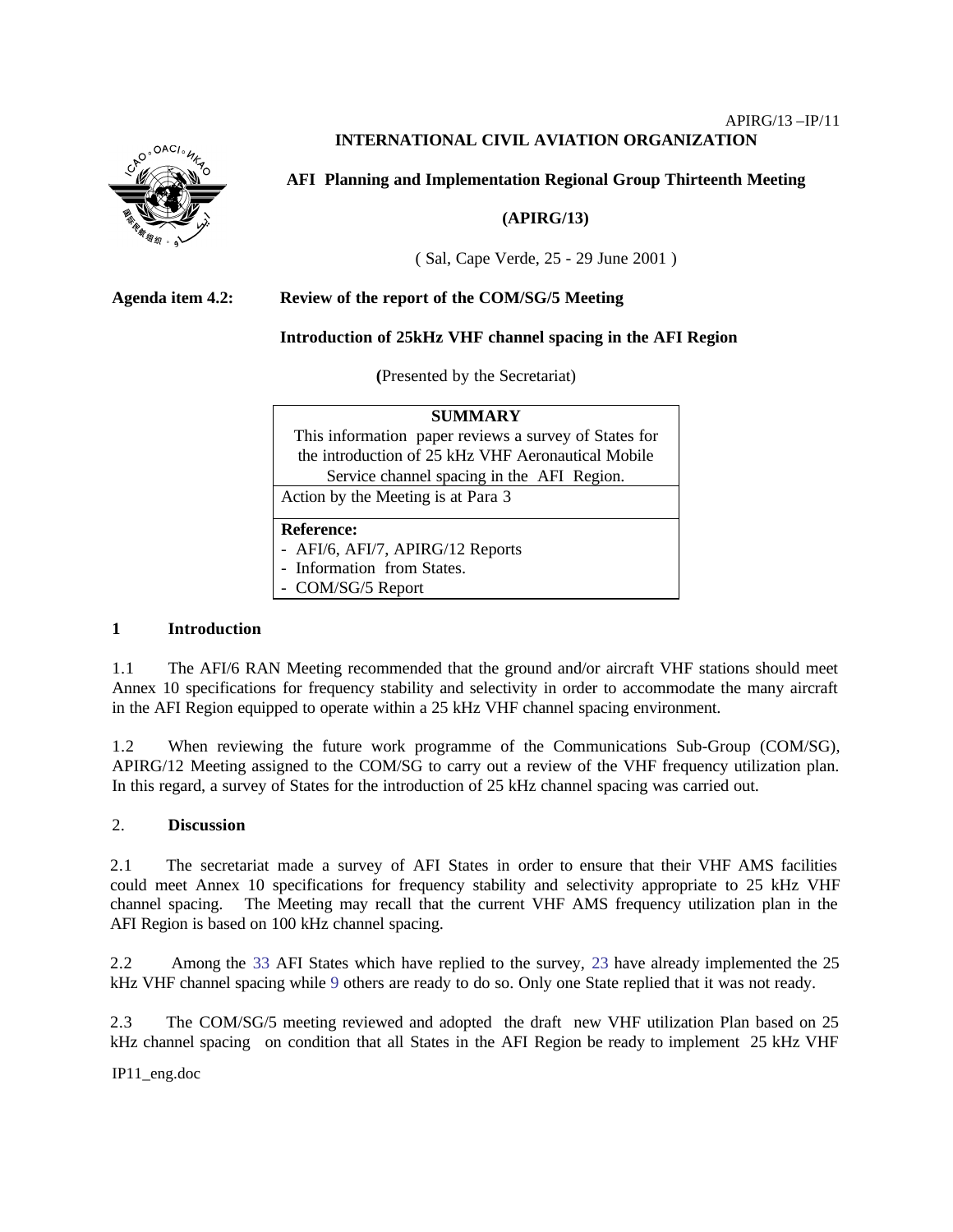channel spacing. It agreed therefore that the draft VHF utilization plan be presented to APIRG/13 with the status of readiness in implementation of 25 kHz VHF channel spacing of the AFI States.

2.4 The status of readiness in implementation of 25 kHz is shown at Appendix to this paper.

# **3. Action by the Meeting**

- 3.1 The APIRG is invited to:
	- a) note the information contained in this paper; and
	- b) deliberate on the readiness of the introduction of 25 kHz VHF channel spacing in the AFI Region and therefore adopt the revised VHF frequency utilization plan (APIRG/13 - WP/5).

- END –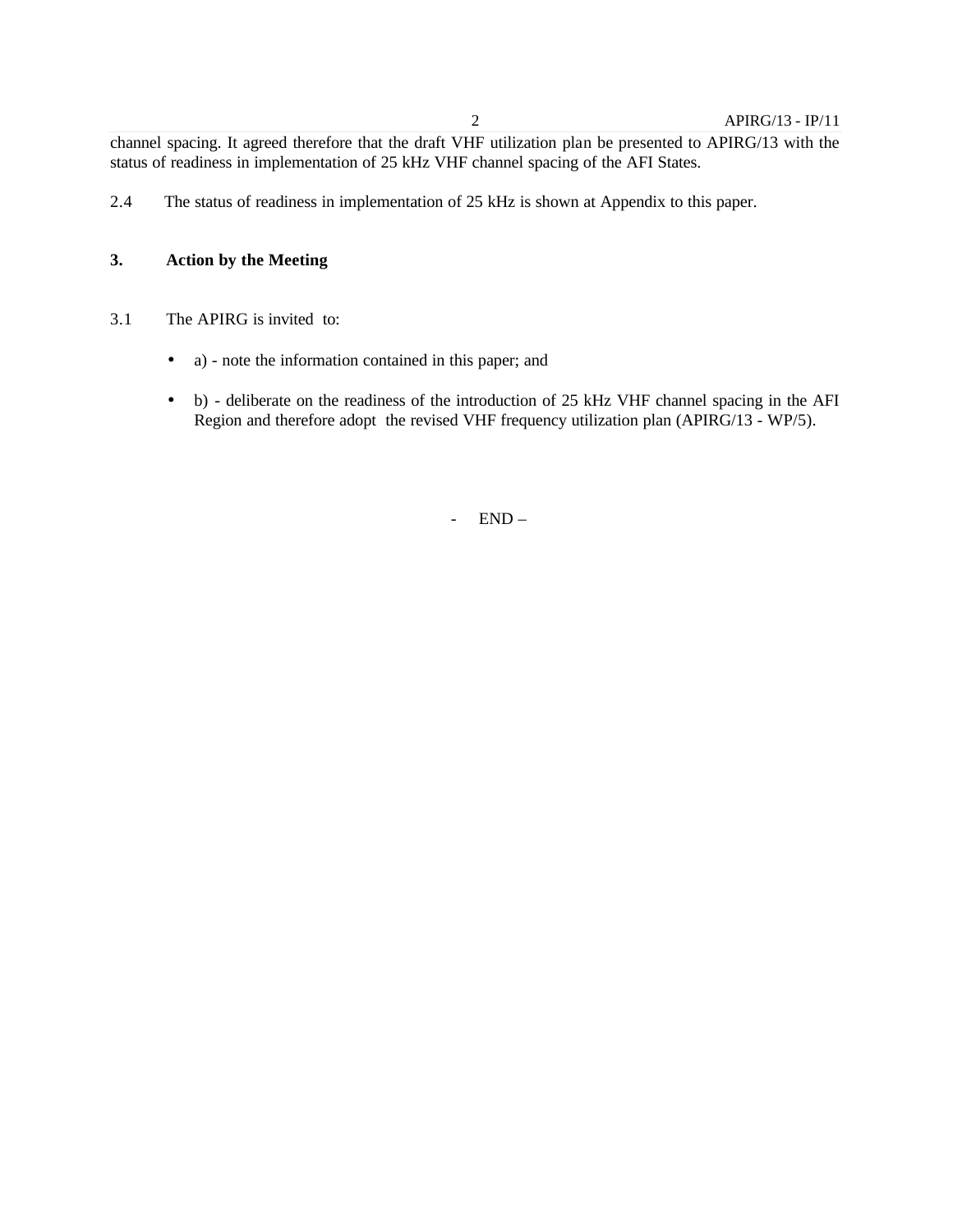# **APPENDIX**

| <b>STATES</b>                        | <b>COMMENTS</b> | <b>REMARKS</b> |
|--------------------------------------|-----------------|----------------|
| Algeria<br>1.                        | Implemented     |                |
| Benin<br>2.                          | Implemented     |                |
| <b>Burkina Faso</b><br>3.            | Implemented     |                |
| Burundi<br>4.                        | Ready           |                |
| 5.<br>Cameroon                       | Implemented     |                |
| Central<br>6.<br>African<br>Republic | Implemented     |                |
| Chad<br>7.                           | Implemented     |                |
| 8.<br>Congo                          | Implemented     |                |
| Cote d'Ivoire<br>9.                  | Implemented     |                |
| 10. Egypt                            | Implemented     |                |
| 11. Equatorial<br>Guinea             | Implemented     |                |
| 12. Ethiopia                         | Ready           |                |
| 13. France<br>(La Réunion)           | Ready           |                |
| 14. Gabon                            | Implemented     |                |
| 15. Gambia                           | Ready           |                |
| 16. Ghana                            | Implemented     |                |
| 17. Kenya                            | Implemented     |                |
| 18. Lesotho                          | Not ready       |                |
| 19. Madagascar                       | Implemented     |                |
| 20. Malawi                           | Ready           |                |
| 21. Mali                             | Implemented     |                |